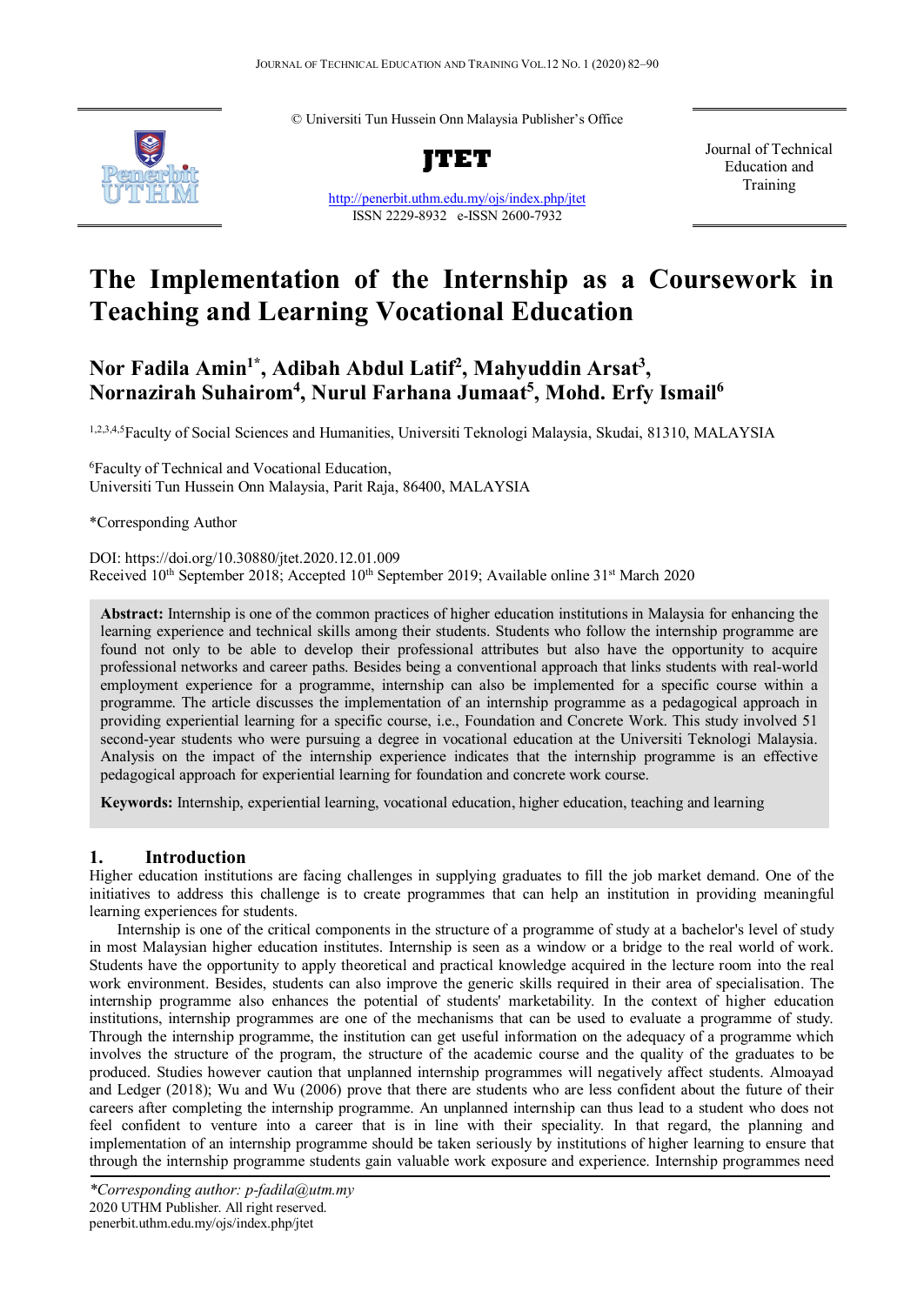to be viewed from a different perspective of conventional practices so that the ultimate goal of internship implementation can be achieved well.

The internship is generally defined as a process where students are allowed to experience and understand the world of work more attractively (Beggs & Hurd, 2010). Sumual and Saputan (2018), and Silva et al. (2016) emphasise that an internship should be a platform that enables students to link between the theories learned in lecture rooms with real practice at the workplace. Internship serves as a catalyst for students' self-development as well as providing them with the opportunity to learn to do something (Simons et al., 2012; Beggs & Hurd, 2010).

The internship approach demands more than the typical classroom learning activity as it requires full commitment from various inter-related parties. Students, supervisors, institutions and industries need to work together to ensure that learning activities that occur during the internship period are the most valuable and beneficial experience for students. In this case, students and supervisors need to look at the learning experiences based on this experience as another dimension to gain and understand how the relationship between theory and practice knowledge is integrated into reallife situations.

The internship programme which falls under the umbrella of experiential learning which is also sometimes known as apprenticeship has long existed since the mid-era of the industrial revolution. John Dewey, an expert in experiential learning, believes that a little experience is better than having a lot of theoretical knowledge. This is because according to him, the experience of such a theory will be more important and significant that the theory alone (Dewey, 1944). This view was then brought back by Kolb (2015) who emphasised the need for an experience to be incorporated allowing information to be transformed in a way that would help the learning process. The learning environments should be conducive to enable students to grow and learn from experience, help them actively address thinking activities.

Internship in the higher education system can be implemented in various ways such as the followings:

- The internship is a planned and supervised learning opportunity to enable students to acquire more in-depth knowledge and skills, beyond the context of lecture rooms and in real-life situations before graduation
- The internship can also be a real application of the concepts, theories, the knowledge and the learning skills in the classroom lectures to the context of the real world of work
- The internship can be carried out either to obtain academic credits or just for a mere experience
- The internship can be implemented as a single subject or as one of the course work assignments in a subject or course

Three main elements could be utilised as a platform to contextualise the concepts of internship in a subject as shown in Figure 1. The elements of internship programme are student, faculty, site supervisor, internship environment – real work settings, and assessment by both supervisors; course planning and approaches.



**Fig. 1 - A concept of internship contextualization.**

The primary purpose of the current study is to investigate the implementation of an internship programme as one of the pedagogical approaches and assessment methods in the teaching and learning process of vocational education course at a university. As one of the approaches categorised as high impact educational practices (HIEPs), the implementation of an internship programme in the context of this study is different from the usual practice of internship at the university. A course offered to students pursuing a degree programme in vocational education at Universiti Teknologi Malaysia was chosen namely, Foundation and Concrete Works. This study was conducted with the following objectives in mind: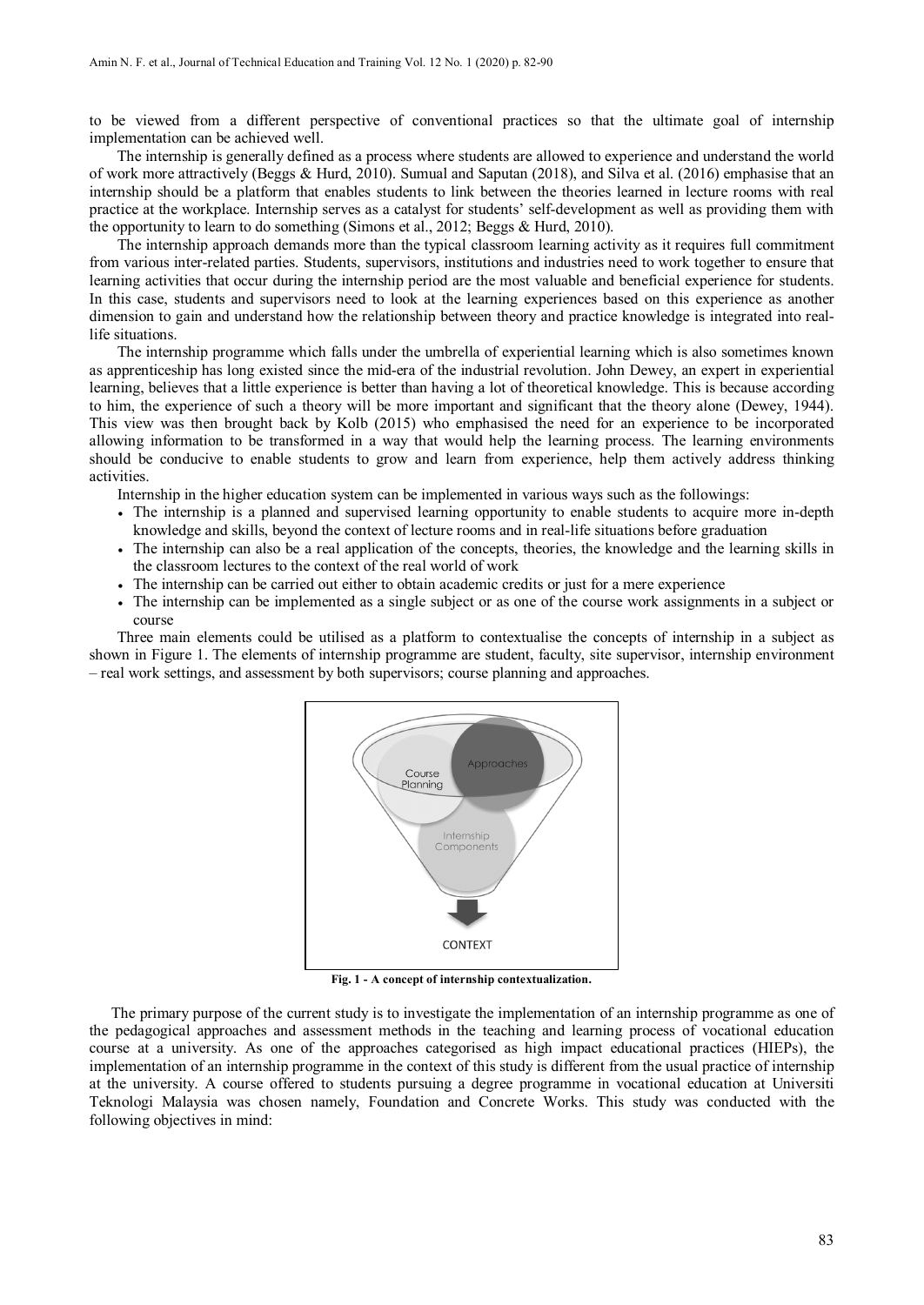- To identify the effectiveness of the internship approach as coursework in the teaching and learning of undergraduate students
- To analyse the perceptions of students on the implementation of the internship approach as coursework in the teaching and learning of undergraduate students

## **2. Methodology**

The study employed the qualitative approach to studying the implementation of the internship as coursework in the teaching and learning process of Foundation and Concrete Works for undergraduate students. An evaluation form consists of four open-ended questions and two questions for respondents to assess the development of their knowledge as a whole and how they classify the internship programme was used to gather data for the study. The qualitative data from the open-ended internship assessment form were transcribed and analysed thematically to draw out emergent themes. Descriptive analysis was used to understand the development of the students' knowledge as a whole and their perception of the internship programme.

The respondents were 51 second-year students (33 females, 18 males) who were pursuing a degree programme in vocational education at the Universiti Teknologi Malaysia. A total of 46 students possess a diploma in various engineering fields namely civil engineering  $(n=27)$ , building construction  $(n=1)$ , land surveying  $(n=2)$ , quantity surveying (n=9), building service (n=2), architecture (n=3), wood technology (n=1) and mechanical engineering (n=1), while 5 respondents are matriculation graduates. A total of 27 respondents had working experience before attending a bachelor's degree in vocational education at Universiti Teknologi Malaysia. The study of the effectiveness of the internship programme also involved a total of eleven construction industries in Johor Bahru district. Respondents in a group of not more than three had been chosen from a suitable industry according to their learning goals. As experiential learning, the whole structure of the internship for this study consisted of four phases as proposed as by Wolfe and Byrne (1975) namely design, conduct, evaluation and feedback.

## **2.1 Design**

This phase involves the substantial efforts of the lecturer in setting the stage for the learning experience. The lecturer sets out the learning outcomes to be achieved, the objectives of the programme involved, the teaching strategy, the assessment methods and the course content covered by the course. The course information has also dictated the timetable for the internship. This phase is crucial for the application part of the course to applied experiential learning. The logical nexus is laid so that the students can picture the practice in the related context. Table 1 shows the weekly schedule of the course for 14 weeks.

| Week      | <b>Topic</b>                                                                                                           | Remark                                                                                                                |  |
|-----------|------------------------------------------------------------------------------------------------------------------------|-----------------------------------------------------------------------------------------------------------------------|--|
|           | Introduction to the course                                                                                             |                                                                                                                       |  |
| 2 & 3     | • Safety practices at the construction<br>site<br>$\blacksquare$ Setting out<br>• Piling work and excavating pile caps |                                                                                                                       |  |
|           | ■ Stump construction                                                                                                   |                                                                                                                       |  |
| 4         | Ground beam                                                                                                            | Talk by the industry                                                                                                  |  |
| 5         | Ground slab                                                                                                            | Talk by the industry                                                                                                  |  |
| 6         | Upper floor column                                                                                                     |                                                                                                                       |  |
|           | Upper floor beam and slab                                                                                              |                                                                                                                       |  |
|           | <b>Week 8 Mid-Semester Break</b>                                                                                       |                                                                                                                       |  |
| $9 - 13$  | Practical work                                                                                                         | Test<br>Internship embedded in a<br>course<br>• Lecturer/instructor visit<br>Assessment by the industry<br>& lecturer |  |
| $14 - 15$ | Presentation & reflection on the<br>practical activity                                                                 |                                                                                                                       |  |

**Table 1 - Implementation of Internship in A Weekly Schedule of A Course**

The curriculum of this second-year two-credit course comprised of three-course learning outcomes (CLO) primarily to analyse the process of foundation and concrete works in the building construction. Besides CLO, the course curriculum comprehensively has been planned so it covers the whole process of the building construction from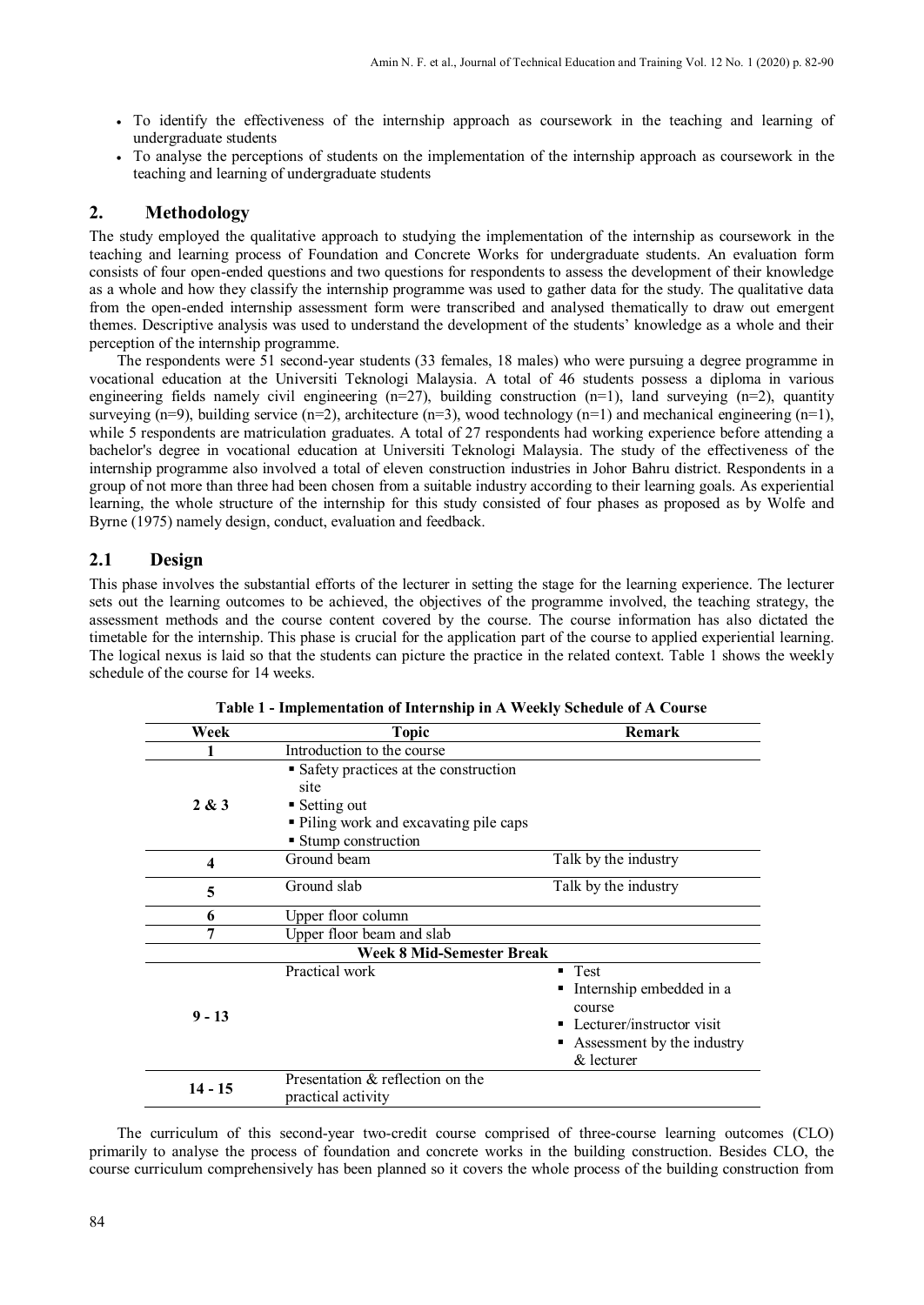safety practice at the construction site, setting out, piling works, to concrete works that involve structures such as the beam, slab and column. The primary assessment method of the course is internship which is worth 50% of the grade. Other assessment methods for this course test  $(20\%)$ , report  $(20\%)$  and presentation  $(10\%)$ . Besides technical knowledge, the course also addressed two generic skills namely communication skill and thinking skills.

The researchers also formulated student learning times (SLT) for each teaching and learning activity based on the percentage of each assessment method. As for the internship, based on the 50 percent value of assessment, SLT for the teaching and learning activities are at least 42 hours. Thus, students must complete a minimum of 42 hours of internship. Table 2 depicts the student learning time for the course.

| <b>Teaching and Learning Activities</b> |                                |                                                                                             | <b>Student Learning</b><br>Time (hours) |
|-----------------------------------------|--------------------------------|---------------------------------------------------------------------------------------------|-----------------------------------------|
| -1.                                     | Face-to-Face Learning          |                                                                                             |                                         |
| a.                                      |                                | Lecturer-Centered Learning                                                                  | 14                                      |
| b.                                      |                                | Student-Centered Learning (SCL)                                                             |                                         |
|                                         |                                | i. Workshop/Practical session                                                               | $\Omega$                                |
|                                         | ii.                            | Student-centered learning activities -<br>Active Learning, Internship                       | 28                                      |
| 2.                                      | Self-Directed Learning         |                                                                                             |                                         |
| a.                                      | module, etc.                   | Non-face-to-face learning or student-centered<br>learning (SCL) such as manual, assignment, |                                         |
|                                         | i.                             | NALI – Internship                                                                           | 42                                      |
|                                         | $\overline{11}$ .              | <b>MOOCs</b>                                                                                | $\mathbf{0}$                            |
|                                         | iii.                           | <b>Blended Learning</b>                                                                     | 8                                       |
| b.                                      | Revision                       |                                                                                             | 10                                      |
| C <sub>1</sub>                          | <b>Assessment Preparations</b> |                                                                                             | 10                                      |
| 3.                                      | Formal Assessment              |                                                                                             |                                         |
| a.                                      | Continuous Assessment          |                                                                                             | 6                                       |
| b.                                      | Test                           |                                                                                             | $\overline{\mathcal{L}}$                |
|                                         |                                | Total (SLT)                                                                                 | 120                                     |

#### **Table 2 - Student Learning Time for The Course**

## **2.2 Conduct**

This phase concerns were maintaining and supervising the design. The conduct phase covers the revising the initial schedule and activities to accommodate the learning setting. The significant implications of this phase are, the learning experience is a well-structured and closely-supervised.

#### **2.3 Evaluation**

Both the lecturer and supervisor conducted the evaluation. However, there was a provision of opportunities for students to evaluate their learning experience. Students were able to articulate and demonstrate specific learning obtained from the design and conduct of the learning experience. This article focuses only on the student evaluation on the effectiveness of the internship program.

#### **2.4 Feedback**

Feedback was obtained continuously starting from the briefing of the course through to the final debriefing as suggested by Wolfe and Byrne (1975). By doing so, the lecturer could monitor the process of internship to ensure the positive aspects of the learning were fostered. In this phase, students were allowed to learn from their errors.

The four phases suggested by Wolfe and Byrne (1975) described activities of the internship which is associated with experience-based learning. The activities were dichotomized as structural and process activities. Structural activities define the what, where and when of student learning. While process activities determine how student learning. The effectiveness of this internship approach is assessed regarding theoretical knowledge, practical skills, generic skills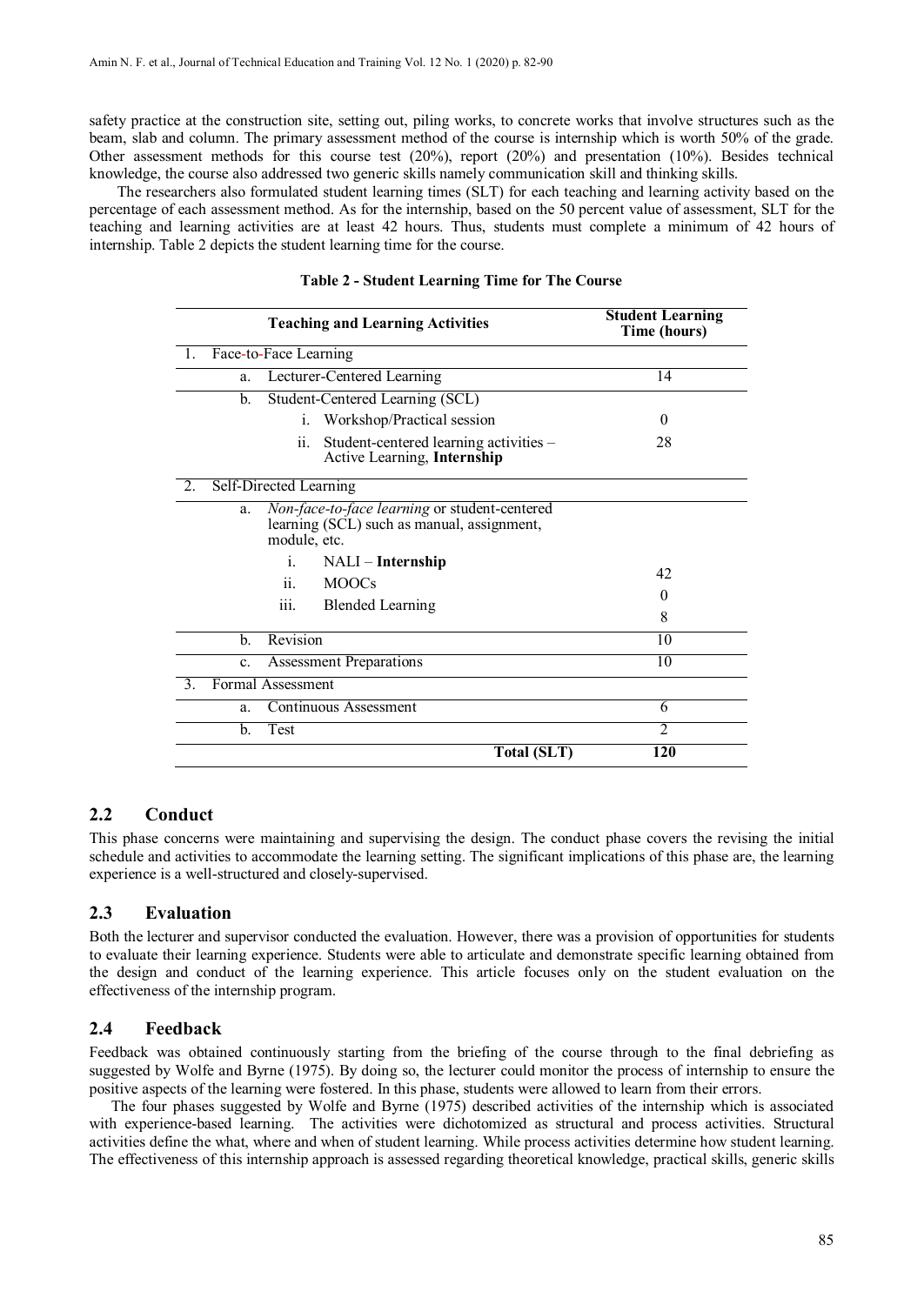and general knowledge of the field of work. The study also assesses students and industry supervisors' feedbacks regarding the implementation of the internship approach as coursework.

## **3. Results and Discussions**

Respondents were asked to reflect on the internship they did in the industry and the effects this programme had on their technical and procedural knowledge on the construction process and generic skills. This study also identifies problems faced by students during the internship. Besides, other knowledge and skills acquired throughout the programme are also identified. Respondents were also asked to evaluate the overall development of knowledge and to give an insight into the implementation of the internship programme.

## **3.1 The Effectiveness of the Internship Approach as Coursework in the Teaching and Learning of Undergraduate Students**

Throughout the internship process, lecturer visited the construction site to monitor the process. Before the visit, lecturer contacted the group leader regarding the date and time of visit. On-site, students reported what they have learned. The lecturer asked some questions about what they had learned to assess the extent of their knowledge and skills. Discussions were also held with project supervisors to obtain feedback on the progress of each student. Overall, students provided useful feedback on the internship approach as coursework in the process of learning and teaching of Foundation and Concrete Works course. The effectiveness of the program can be seen as the feedback indicates that students have been able to learn various types of foundation and concrete works.

## 5.1.1 Types of Construction Learned

Students acknowledge that they can better understand the foundation and concrete works after the internship program. They witnessed how the construction process for each building structure was carried out. In addition to self-directed learning at the construction site, students also acquire technical and procedural knowledge of foundation and concrete works from site supervisors or project engineers. Students are also involved with briefing sessions with construction workers before work begins. This opportunity raises the awareness of students in the interest of adhering to ethics and safe work procedures at the construction sites. The type of constructions students have learned at construction sites throughout the internship process are as follows:

- Construction site clearance and excavation
- Compaction of the construction site
- Construction site preparation and setting out
- Pile foundation construction
- Pad foundation construction
- Formworks installation
- Placing and tying the reinforcement bar
- Construction anti-laying termite treatment
- Installation damp proof membrane on the concrete floor
- Concrete pouring, compacting testing and curing process
- Concrete defects and treatment
- Safety and health at the construction site
- Construction process of the ground beam, floor slab, column, upper floor beam, upper slab, staircase and roof
- Construction of retaining concrete wall and gabion wall
- Finishing works such as plastering, painting and tiling

The findings clearly show that students are able to study in-depth the construction process, especially foundation and concrete works through this internship program. In fact, they found that learning became more meaningful when they were able to relate theory in the classroom with real work practice on the construction site. The findings are in line with that proposed by Kapareliotis, Voutsina and Patsiotis (2019; Simons et al. (2012); Miller (2011); Narayanan, Olk and Fukami (2010); Beggs and Hurd (2010); Tynjälä (2009), in which they claim that internship helps students gain knowledge and skills related to work.

### 5.1.2 Important Experiences Learned

Students acknowledge that they acquire valuable experience throughout the internship period. This experience does not only enhance the technical knowledge of the foundation and concrete works but the experience gained enriches their soft skills. More importantly, they can better understand the working environment at the construction site. This finding is important as the early experience gained can reduce cultural shock when students are actually employed as suggested by Narayanan, Olk and Fukami (2010). In their study Narayanan, Olk and Fukami (2010) found that internship experience can reduce the reality of shock to students when engaging in the field of work. The internship also helps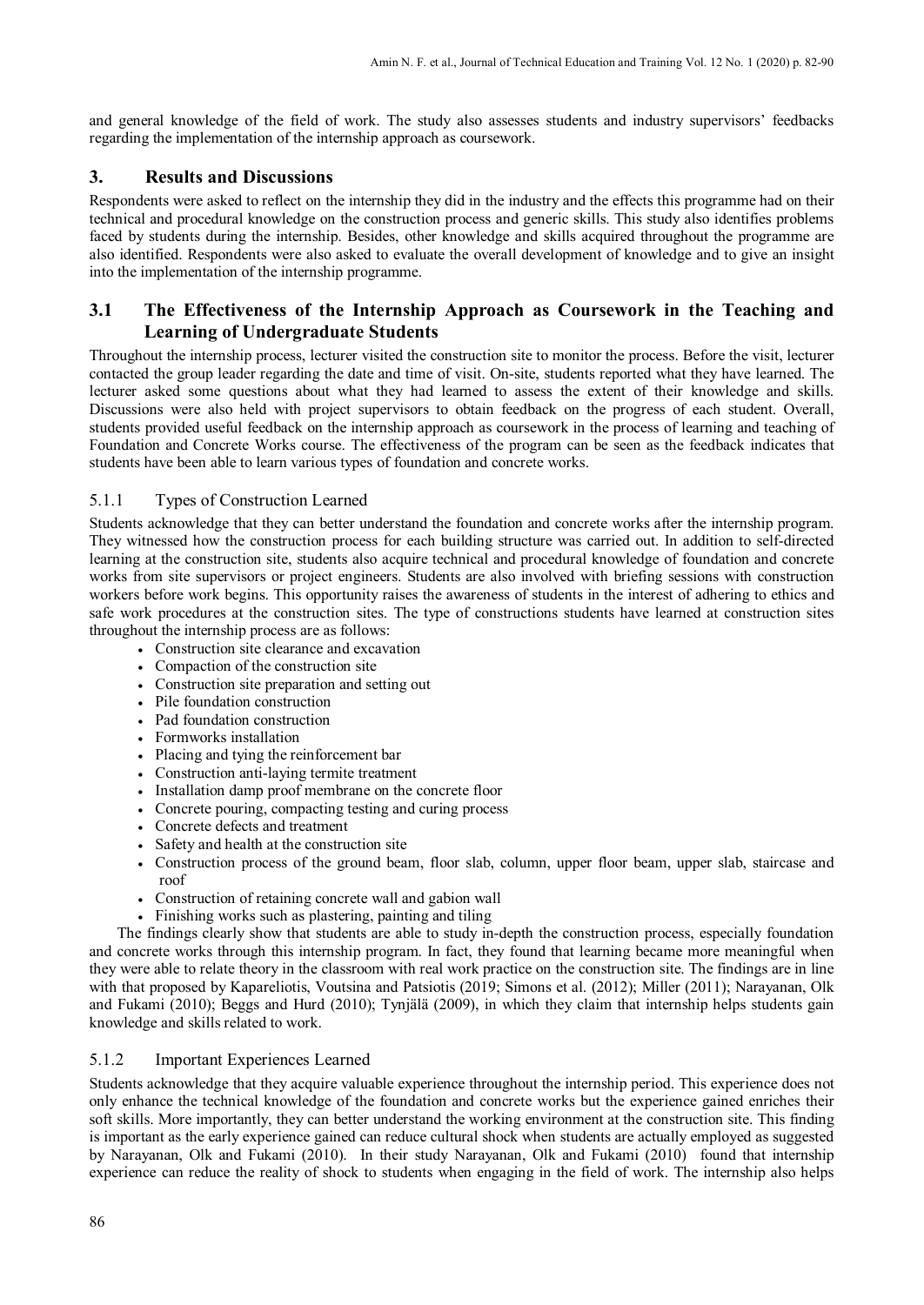students to socialise and acculturate. Below is the students' feedback on invaluable experience learned at a construction site:

- concrete work using static pump and crane
- the latest technology in the construction process
- high-rise building construction
- the practices of sustainability in the construction such as the use of aluminium formworks
- sustainable management at the construction site
- industrialised Building Systems (IBS) construction and installation
- learning the actual process of construction at the real-working setting
- enhance self-learning skills where students need to plan and organise learning activities taking into account various factors
- enhance communication skills at the various level at construction sites
- learning becomes more meaningful when students can relate the theoretical learning to practice at the construction site
- self-esteem increase markedly
- more confident when dealing with outsiders
- more motivated to gain knowledge in construction
- interpersonal skills
- leadership skills

### 5.1.3 Problems Encountered

The internship programme was also found to help create meaningful learning among students. Students have the opportunity to reflect on their experience and are able to provide useful feedback on the problems faced during the internship activity. This feedback, when taken into account, can help to improve the implementation of future internship programmes. The problems faced by students during the internship programme are as follows :

- arranging the appropriate time to carry out internship activities
- unpredictable weather disrupts learning activity on a built site
- the time allocation for internship activity is insufficient, thus the construction process cannot be learned until it is fully completed
- transportation to the construction site
- difficulty getting cooperation from industry
- difficulties to schedule time for the internship because of different member lecture schedules
- tight lecture schedule
- inadequate financial allocation for carrying out an internship programme at the construction site

The findings clearly show that students find the time allocated for the internship is insufficient. Students were not able to learn some of the construction processes until they are fully completed. Inadequate internship duration has also been reported in previous study conducted by Parvin & Meerza (2012) who found that the duration of the internship programme is insufficient. This situation made it difficult for them to arrange the internship schedule with the site supervisor/engineer. Thus, longer internship duration is necessary. The current internship duration of 42 hours should be extended to at least 48 to 96 hours on average as proposed by Okay and Sahin (2010).

### 5.1.4 Other Knowledge and Skills Acquired

The internship programme has provided many benefits to students. There are new knowledge and experience gained in addition to the scope of work specified in the course content. It turns out that the internship programme can enrich students' knowledge and skills. In addition to technical and procedural knowledge, students also acquire tacit knowledge, especially from site engineers and construction workers. The findings support that of (Wasonga & Murphy, 2006) who explain that knowledge can be deepened and strengthened through dialogue, discussion, sharing, experience and observation during the internship programme. These experiences allowed students to create their knowledge based on the site supervisor/engineer's tacit knowledge (Barbarash, 2016; Narayanan, Olk & Fukami, 2010; Erden, Von Krogh, & Nonaka, 2008). Here are other knowledge and skills acquired as reported by students:

- construction management
- the implementation of green technology at the construction site
- process of handover project to the client
- handling the building without pillars
- safety at the construction site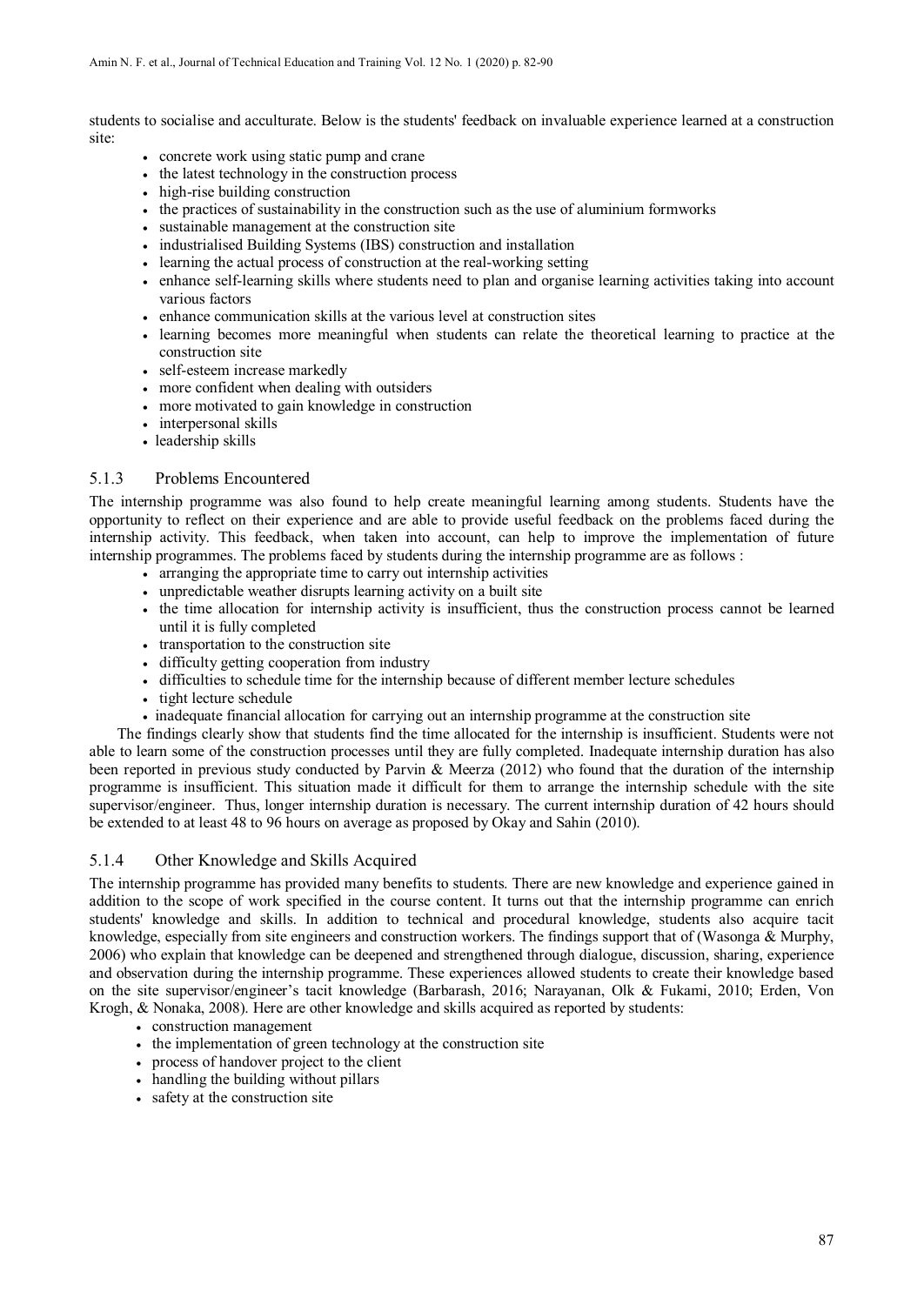### **3.2 The Perceptions of The Students on The Implementation of The Internship Approach as a Coursework in The Teaching and Learning of Undergraduate Students**

Students should be provided with the opportunity to articulate their thoughts and feelings about what they have experienced in the real-construction setting. In this study, there are two questions to allow students to evaluate their experience. Students were given full autonomy to determine their internship activity based on the guidelines that have been briefed in the class. They decide where to go for the internship, when to go and what to learn. What they have set together is what knowledge and experience they want to acquire throughout the internship process.

The findings showed that 31.4 percent of students perceived that their overall knowledge development was outstanding while 68.6 percent thought that their knowledge development was good. This is evidenced by student feedback in relation to various new knowledge related to foundation and concrete works. Students also explained that there is current technical know-how knowledge of Foundation and Concrete Work that is not available in lectures in the classroom. Perceptions of students related to the internship programme and the development of their knowledge are shown in Figure 2.



**Fig. 2 - Students' Perception on The Development of Their Knowledge as A Whole**

Students are also required to assess the implementation of this internship programme as a whole. For this purpose, one question was raised whether this approach has achieved their learning objectives, whether the programme is challenging or not giving any impact. Students were allowed to provide more than one feedback on this item. As shown in Figure 3, the findings show that 88.2 percent of students find that the internship approach in the process of learning of Foundation and Concrete Works can facilitate them to achieve their learning objectives. As one of the active and meaningful learning approaches, Wrenn and Wrenn (2009) assert that the internship can help students achieve their learning outcomes. However, feedback from 33.3 percent of students showed that the internship approach in the learning process was challenging. This finding is in line with result reported by Rangan and Natarajarathinam (2014), and Lam and Ching (2007) which emphasises that the internship programme is an exciting and challenging learning approach.



**Fig. 3 - Student Assessment on The Overall Impact of Internship**

#### **4. Conclusions**

This study aims to evaluate the implementation of internship in the teaching and learning process of vocational education courses for undergraduate students. The findings of this qualitative study found that the internship can increase the technical knowledge and soft skills of students. Besides, students are also found to be able to acquire implicit knowledge through guidance from site supervisors/engineers. In contrast to the conventional method, the internship implemented as one of the methods of coursework has been designed in such a way as to allow students to acquire knowledge effectively from the experts in the building construction, position their learning in the actual environment of practice, learn invaluable knowledge and skills in Foundation and Concrete Works which could not be acquired in the conventional classroom settings. The findings of the study are very helpful in helping TVET institutions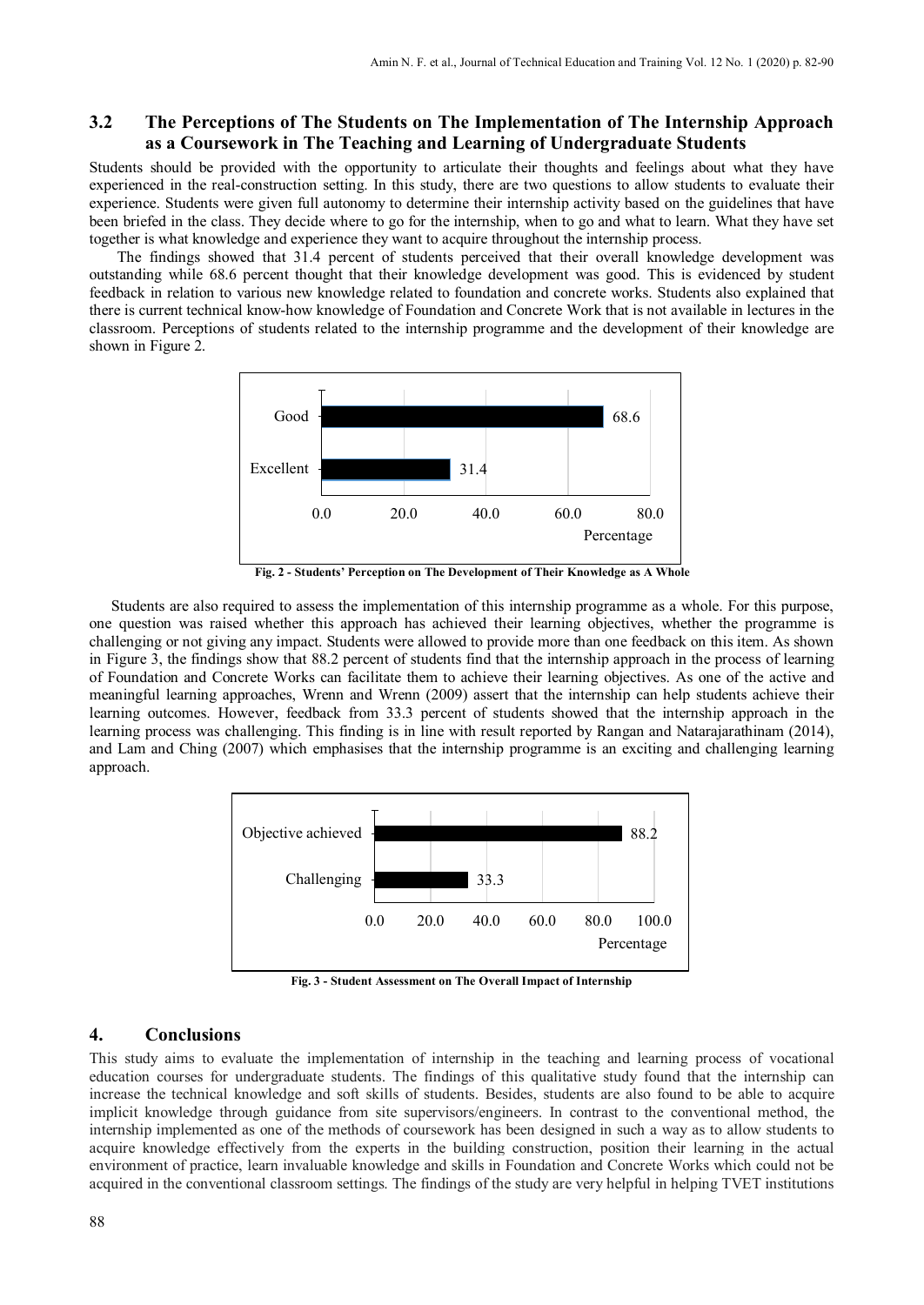to successfully conduct internship programme. By taking into account factors such as knowledge and skills to acquire, appropriate industry and duration, the internship programme is able to achieve its ultimate goal of providing real-world exposure to students before they graduate.

#### **Acknowledgement**

This research is fully funded by Universiti Teknologi Malaysia under Teaching and Learning Fund R.J130000.7731.4J245

#### **References**

Almoayad, F., & Ledger, A. (2018). They treated us like employees not trainees: Patient educator interns' experiences of epistemological shock. *Health Professions Education*, 4, 3. 218-224.

Barbarash, D. (2016). Knowledge and Skill Competency Values of an Undergraduate University Managed Cooperative Internship Program: A Case Study in Design Education. *Asia-Pacific Journal of Cooperative Education*, 17, 1. 21-30.

Beggs, B., & Hurd, A. R. (2010). Internships bring the classroom to life. *Parks and Recreation*, 45, 2. 31-33.

Devlin, M., & Samarawickrema, G. (2010). The criteria of effective teaching in a changing higher education context. *Higher Education Research & Development*, 29, 2. 111-124.

Erden, Z., Von Krogh, G., & Nonaka, I. (2008). The quality of group tacit knowledge. *The Journal of Strategic Information Systems*, 17, 1. 4-18.

Francis, R. S., & Elangkovan, N. A. (2017). Satisfaction towards internship programme and future career development for students in provate higher education institutions: A research note. *Asia-Pacific Journal of Innovation in Hospitality and Tourism*, 6, 2. 69-74.

Kolb, D. A. (2015). *Experiential Learning: Experience as the source of learning and development* (2nd ed.). New Jersey: FT press.

Lam, T., & Ching, L. (2007). An exploratory study of an internship program: The case of Hong Kong students. *International Journal of Hospitality Management*, 26, 2. 336-351.

Lim, H. E., & Mustafa, M. M. (2013). Effectiveness of industrial training in improving students' generic skills. *International Journal of Business and Society*, 14, 3. 368-375.

McCarthy, M. (2008). The scholarship of teaching and learning in higher education : an overview. In R. Murray (Ed.) *The scholarship of Teaching and Learning in Higher Education* (6–15). Berkshire, UK : McGraw Hill.

Miller, R. L., Rycek, R. F. & Fritson, K. (2011). The effects of high impact learning experiences on student engagement. *Procedia-Social and Behavioral Sciences,* 15. 53–59.

Kapareliotis, I., Voutsina, K. & Patsiotis, A. (2019). Internship and employability prospects: assessing student's work readiness. *Higher Education Skills and Workk-Based Learning*, 9, 4. 538-549.

Narayanan, V. K., Olk, P. M., & Fukami, C. V. (2010). Determinants of internship effectiveness: An exploratory model. *Academy of Management Learning & Education*, 9, 1. 61-80.

Okay, Ş., & Şahin, I. (2010). A study on the opinions of the students attending the faculty of technical education regarding industrial internship. *International Journal of Physical Sciences*, 5, 7. 1132-1146.

Rangan, S., & Natarajarathinam, M. (2014). How to structure an internship that is great for the intern and the manager? *121st ASEE Annual Conference & Exposition* (1-7). Indianapolis, IN: American Society for Engineering.

Sumual, H., & Soputan, G. J. (2018). Entrepreneurship education through industrial internship for technical and vocational students. *IOP Conference Series: Materials Science and Engineering*, 306, 1. 1-5. doi:10.1088/1757- 899X/306/1/012053

Silva, P., Lopes, B, Costa, M, Seabra, D., Melo, A. I., Brito, E. & Dias, G. P. (2016). Stairway to employment? Internship in higher education. *Higher Education*, 72. 703-721.

Simons, L., Fehr, L., Blank, N., Connell, H., Georganas, D., Fernandes, D., & Peterson, V. (2012). Lessons learned from experiential learning : What do students learn from a practicum/internship?*International Journal of Teaching and Learning in Higher Education*, 24, 3. 325-334.

Tynjälä, P. (2009). Connectivity and transformation in work-related learning – theoretical foundation. In M. L. Stenström & P. Tynjälä (Eds.) *Towards integration of work and learning* (11 – 37). Findland : Springer.